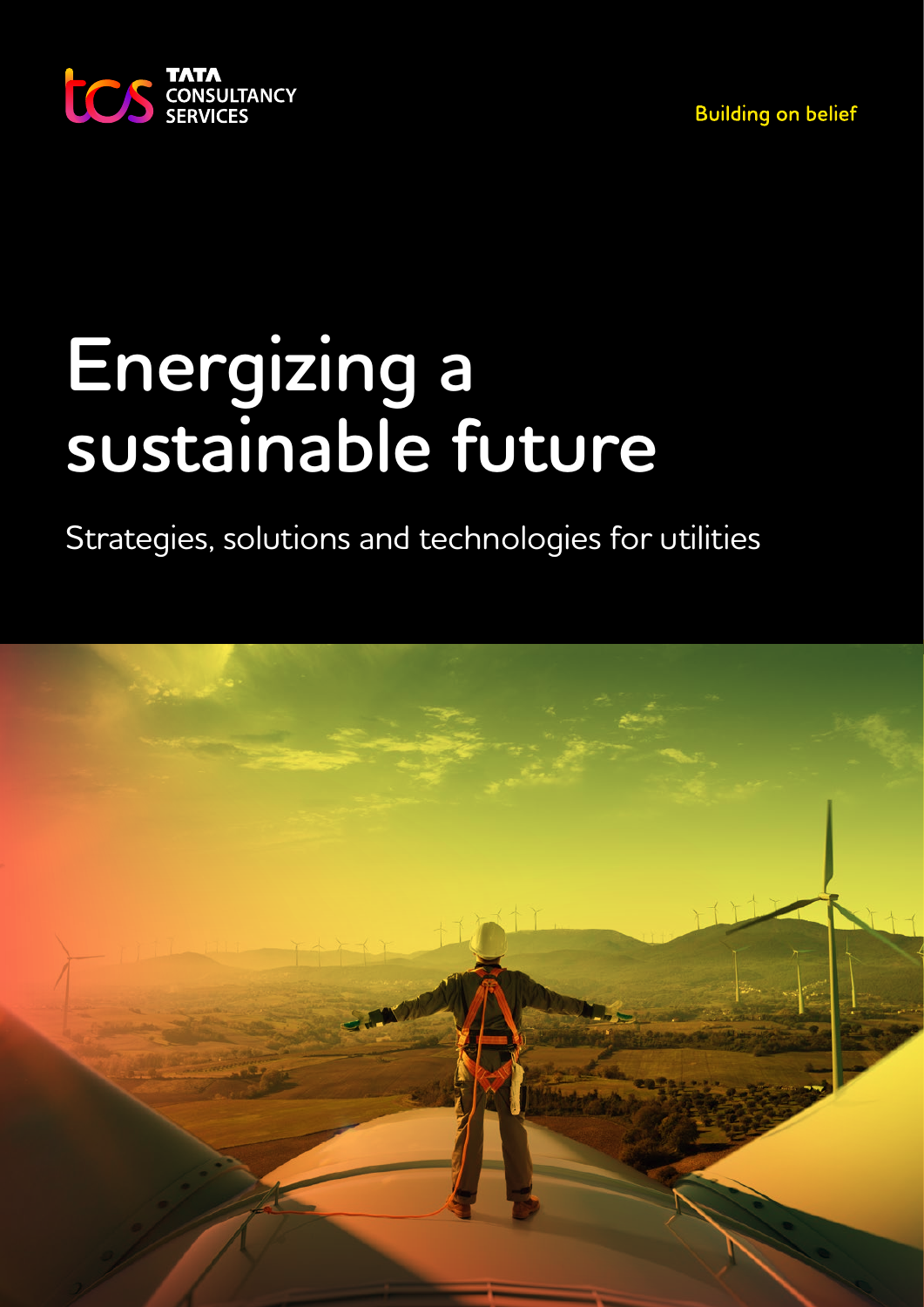### Abstract

The ambitious global net-zero-emission targets and the evolving market dynamics present a phenomenal opportunity for the utilities sector. With widespread consolidations happening in the industry, traditional utility companies are divesting, acquiring and partnering with a lot of related and complementary service providers. They are creating large ecosystems and encompassing players from across the supply chain and beyond. Utility providers are exploring newer revenue streams and corresponding business models to create a sustainable future for themselves and the world at large. In the net-zero economy envisioned by 2050, the combined market for renewable resources, including wind turbines, solar panels and lithiumion batteries, is estimated to be nearly \$27 trillion<sup>1</sup>.

However, as the second largest contributor to global greenhouse gas emissions, the utilities sector is well aware of the problems and challenges it is facing. Regulatory agencies world over are pushing towards creating a new global energy economy, which is electrified, more efficient and cleaner. The utilities sector is also undergoing a massive transformation with the rapid increase in the number of renewable energy players. Moreover, industrial and residential consumers are becoming prosumers, causing power and utilities companies to re-evaluate their business models. In this context, this paper discusses strategies, solutions, business models, and technologies that utilities can leverage to achieve their clean-energy goals.

## Embracing policy regulations

Recognizing the urgency of reducing greenhouse gas emissions, energy regulators across countries are introducing and re-assessing their guidelines and mandates. Even with stricter regulations, netzero-emission targets seem to be practically achievable only by 2070, as outlined by the International Energy Agency's (IEA) sustainable development scenario2 (Figure 1). Focused reductions in CO2 emissions through various initiatives, such as avoiding demand, embracing hydrogen as fuel and electrification, are required to achieve the clean energy goals by 2070. To achieve net-zero emissions by 2050, the utility sector requires massive investments and deep structural changes along with accelerated innovation.

*<sup>[1]</sup> International Energy Agency; World Energy Outlook 2021; published October 2021; https://www.iea.org/reports/world-energy-outlook-2021/a-new-energy-economy-is-emerging; accessed October 28, 2021*

*<sup>[2]</sup> International Energy Agency; Energy Technology Perspectives 2020; published September 2020; https://www.iea.org/reports/energytechnology-perspectives-2020?mode=overview; accessed October 28, 2021*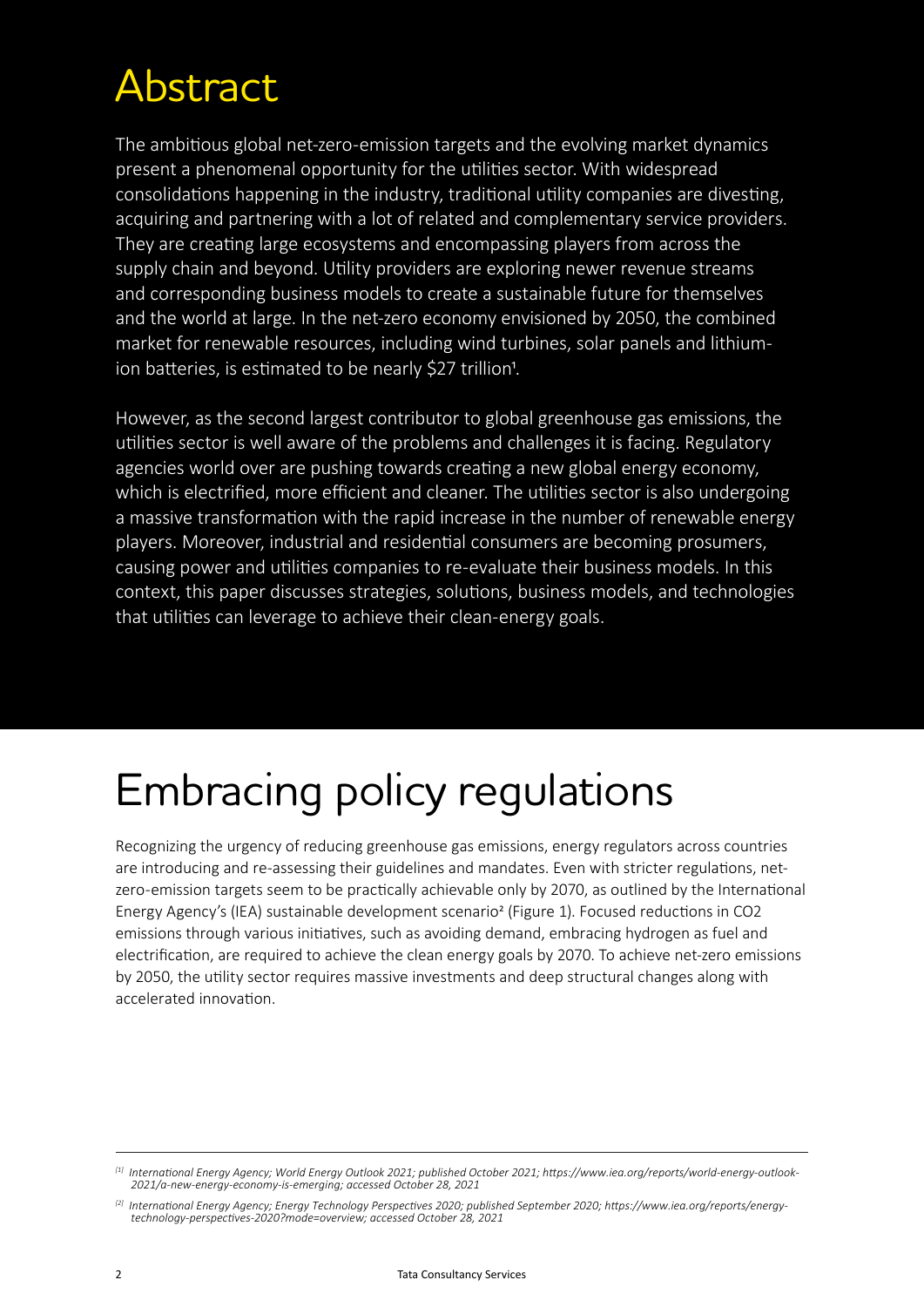Achieving net-zero emissions requires a radical transformation in the way we supply, transform and use energy. This includes incorporating aspects of behavioral change along with profound transformation in energy system technology and infrastructure

*IEA's Sustainable Development Scenario* 

**CO emissions reductions in the energy sector in the sustainable development scenario relative to the stated policies scenario**



*Figure 1: Cumulative Emissions Reductions between 2020 and 2070*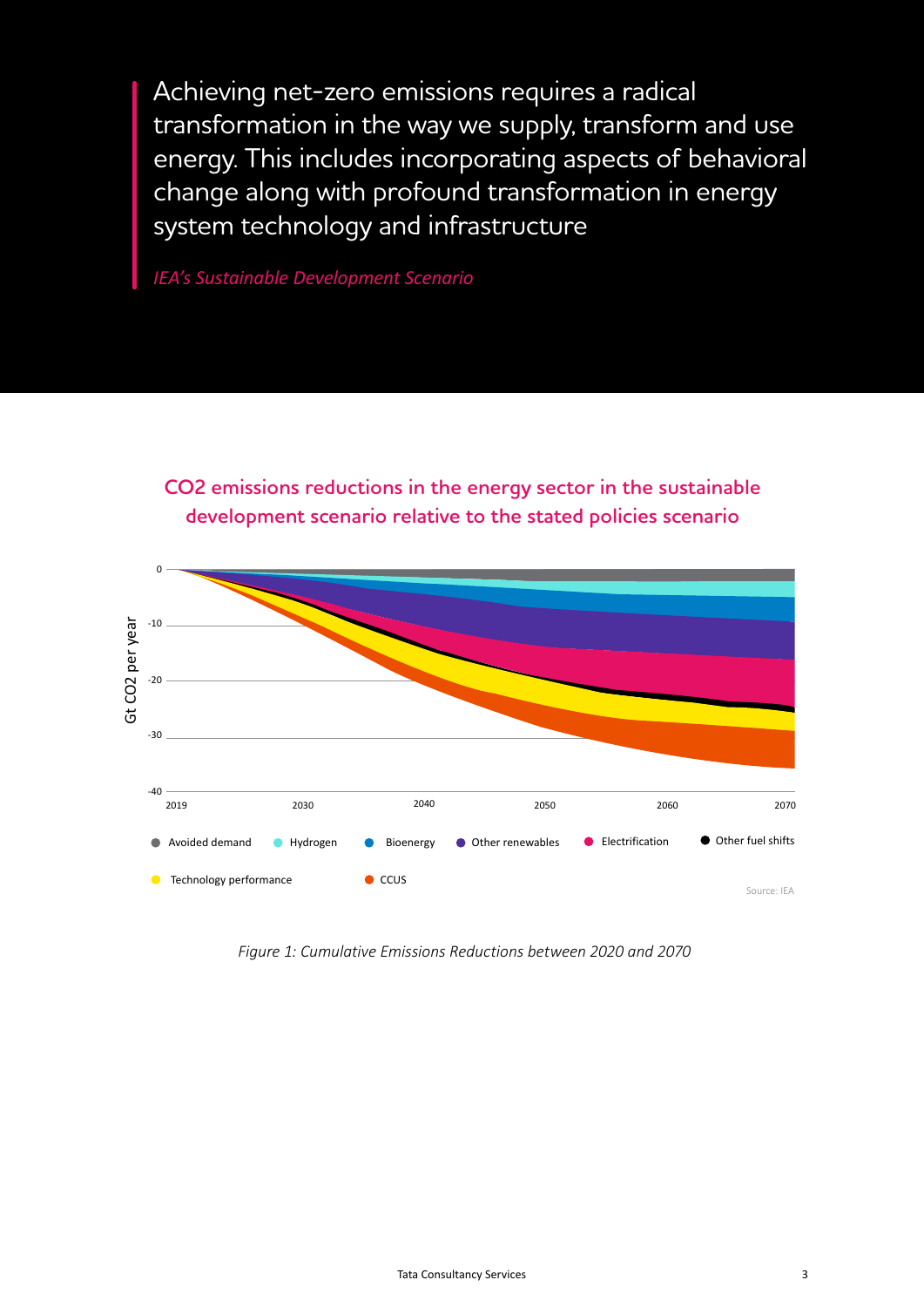In this context, utility companies are facing tight regulations across geographies, with varying levels of regional, national and international jurisdictions. Some of the recent local mandates include:

The United Kingdom: The UK government has committed a total of  $E3.9$  billion<sup>3</sup> (more than \$5 billion) to decarbonize residential buildings by replacing gas boilers with low-carbon heaters by 2035.

Poland/EU: The European Union member aims to limit the amount of carbon dioxide emitted per unit of electricity to 550g<sup>4</sup>, adapting to EU regulations. Capacity auctions are expected to start in July 2025.

The United States of America: USA has announced that starting January 1, 2023, all newly manufactured central air conditioners and air conditioning heat pumps must have a seasonal energy efficiency ratio 2 and a heating seasonal performance factor 25.

As part of the UN Glasgow Climate Change Conference 2021 (COP26), more than 40 countries have pledged to phase out coal and consciously move towards renewable energy sources. Several major governments and banks have committed to stop domestic and international new, direct public financing for fossil fuel development by the end of 2022.

#### Pursuing new opportunities

Regulatory compliance aside, the utility sector has clear commercial motivations to pursue clean energy goals. The number of global organizations with publicly announced net-zero goals increased by over 200% between 2019 and 20206. Firstly, carbon markets and offsets present a lucrative opportunity for utility providers. The South Asian market alone may offer \$10 billion in economic activity annually by 2030 to offset carbon emissions<sup>7</sup>. However, the more sustainable opportunity is to harness renewable energy sources, also because these are more affordable than generating energy from conventional sources. Taking government subsidies into account, the costs of renewable energy technologies continue to decline globally, in line with decreasing capital costs, increasing competition and sustained improvements in scale. For example, in USA, the cost of generating wind and solar energy (onshore wind and utility-scale solar) averages at \$27 per MWh and \$25 per MWh respectively, as against \$42 per MWh for coal<sup>8</sup>. The renewable energy opportunity is too big for utility providers to pass up, in terms of cost savings alone.

*<sup>[3]</sup> The Guardian; £5,000 grants unveiled to support home heat pump installation; published October 18, 2021; https://www.theguardian. com/environment/2021/oct/18/5000-grants-unveiled-to-support-home-heat-pump-installation; accessed October 28, 2021* 

*<sup>[4]</sup> The Energy Regulatory Office; Announcement; published September 4, 2021; https://www.ure.gov.pl/pl/urzad/informacje-ogolne/ aktualnosci/9004,Prezes-URE-zatwierdzil-zmiany-w-Regulaminie-Rynku-Mocy-Rozpoczyna-sie-certyfikac.html; accessed October 28, 2021* 

*<sup>[5]</sup> International Energy Agency; Policy Database; https://www.iea.org/policies/11456-updated-meps-central-air-conditioners-and-heatpumps?topic=Energy%20Efficiency&type=Regulation; accessed October 28, 2021* 

*<sup>[6]</sup> Bain & Company; South Asia's Carbon Markets; published August 4, 2021; https://www.bain.com/insights/southeast-asias-carbonmarkets-a-critical-piece-of-the-climate-puzzle/; accessed November 10, 2021* 

*<sup>[7]</sup> Bain & Company; South Asia's Carbon Markets; published August 4, 2021; https://www.bain.com/insights/southeast-asias-carbonmarkets-a-critical-piece-of-the-climate-puzzle/; accessed November 10, 2021*

*<sup>[8]</sup> Lazard.com; Levelized Cost of Energy; published October 28, 2021; https://www.lazard.com/perspective/levelized-cost-of-energylevelized-cost-of-storage-and-levelized-cost-of-hydrogen/; accessed November 10, 2021*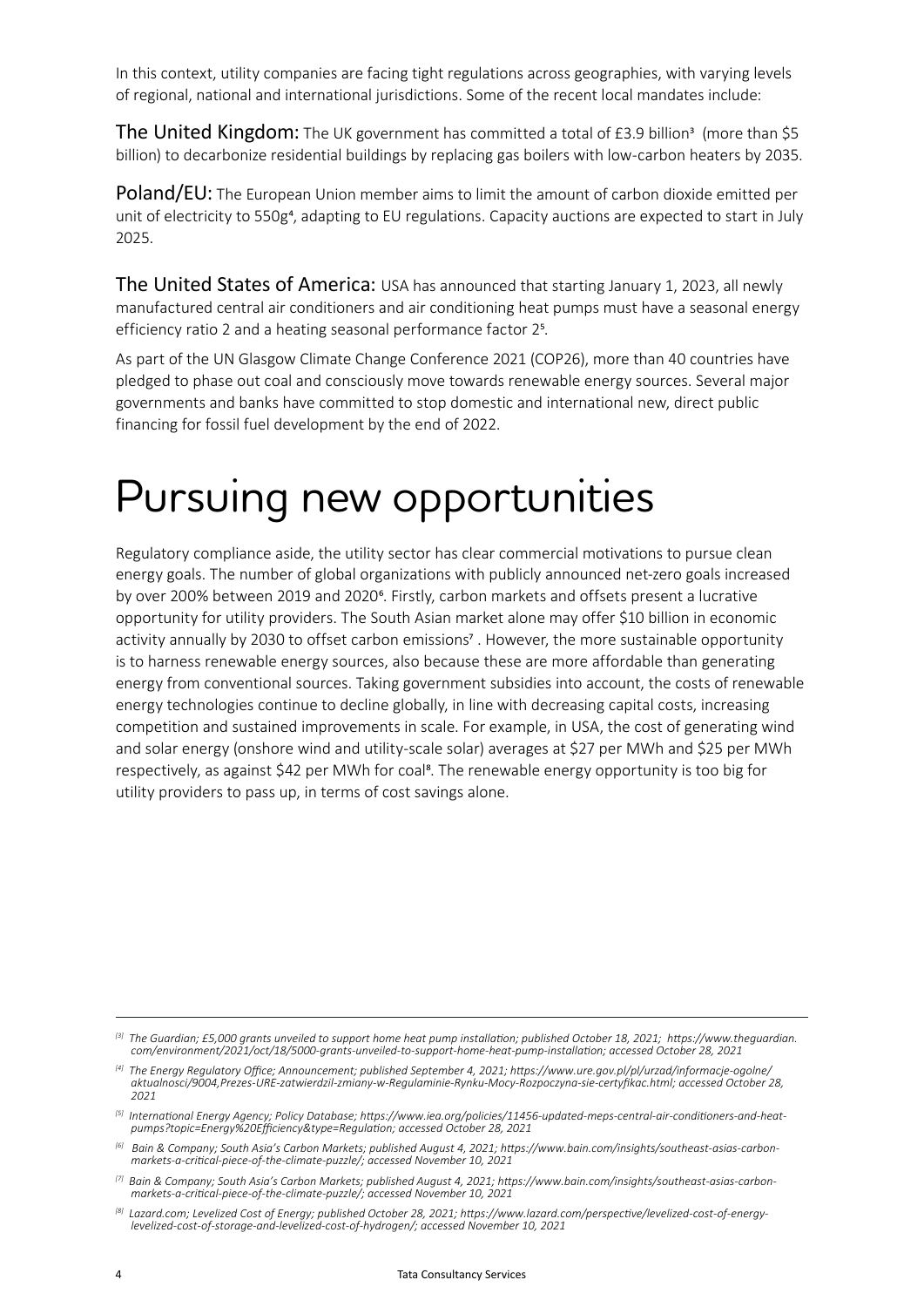### The rapidly evolving renewable space

Given the rapidly growing opportunities in the renewable sector, the utility industry is challenged by stiff competition from emerging players. Despite the overall dip in power demand in 2020 owing to lockdowns during the COVID-19 pandemic, wind and solar energy continued their remarkable growth in recent times. Global capacity increased by 238 GW, which is 50% more than any previous expansion<sup>9</sup>. The utility sector is expected to see accelerated convergence with the renewable energy industry in 2021, given the potential for increasing demand for clean energy. Beyond the conventional energy players, organizations from unrelated industries are also becoming renewable energy producers to meet their individual emissions reduction goals. For example, Apple has committed to generate nearly 8 GW<sup>10</sup> of clean energy to make its entire business and manufacturing supply chain, involving over 110 global suppliers, carbon-neutral by 2030. It has announced \$4.6 billion spend in green bonds to support environmental projects around the world. Meanwhile, Facebook (recently changed name to Meta) has committed \$8 billion<sup>11</sup> for sustaining its transition to 100% renewable energy across the social media major's global operations. The company boasts of one of the largest renewable energy projects with the addition of 63 new wind and solar power plants to its portfolio.

On the other hand, utility companies are increasing participation in the electricity value chain by collaborating more with related industry players. They are also diversifying existing play in the renewable energy sector by reviewing the supply chain and setting up onshore and offshore facilities for generation. This helps utility companies accelerate disaster recovery.

However, the road to achieving renewable energy targets is laden with challenges for utility companies. Some key roadblocks, include building more flexible and adaptive transmission and distribution grids to accommodate the fluctuating nature of renewable energy sources, and encouraging consumers to adopt clean energy. Forecasting and optimizing generation capacity of renewable energy infrastructure, enhancing capacity in the grid, and integrating traditional and renewable energy in the grid are also critical concerns for utility players.

As of early December 2020, the share of renewables had exceeded that of coal in generation for 153 days compared with 39 days in 2019<sup>12</sup>.

*Deloitte 2021 Renewable Energy Industry Outlook* 

*<sup>[9]</sup> BP; Statistical Review of World Energy 2021; published July 2021; https://www.bp.com/content/dam/bp/business-sites/en/global/ corporate/pdfs/energy-economics/statistical-review/bp-stats-review-2021-full-report.pdf; accessed October 29, 2021* 

*<sup>[10]</sup> Apple Inc; Apple powers ahead in new renewable energy solutions with over 110 suppliers; published March 31, 2021; https://www. apple.com/in/newsroom/2021/03/apple-powers-ahead-in-new-renewable-energy-solutions-with-over-110-suppliers/; accessed November 11, 2021* 

*<sup>[11]</sup> Tech@Facebook; Achieving our goal: 100% renewable energy for our global operations; published April 15, 2021; https://tech.fb.com/ renewable-energy/; accessed November 11, 2021* 

*<sup>[12]</sup> Deloitte; 2021 Renewable Energy Industry Outlook; https://www2.deloitte.com/content/dam/Deloitte/us/Documents/energyresources/us-eri-renewable-energy-outlook-2021.pdf; accessed October 29, 2021*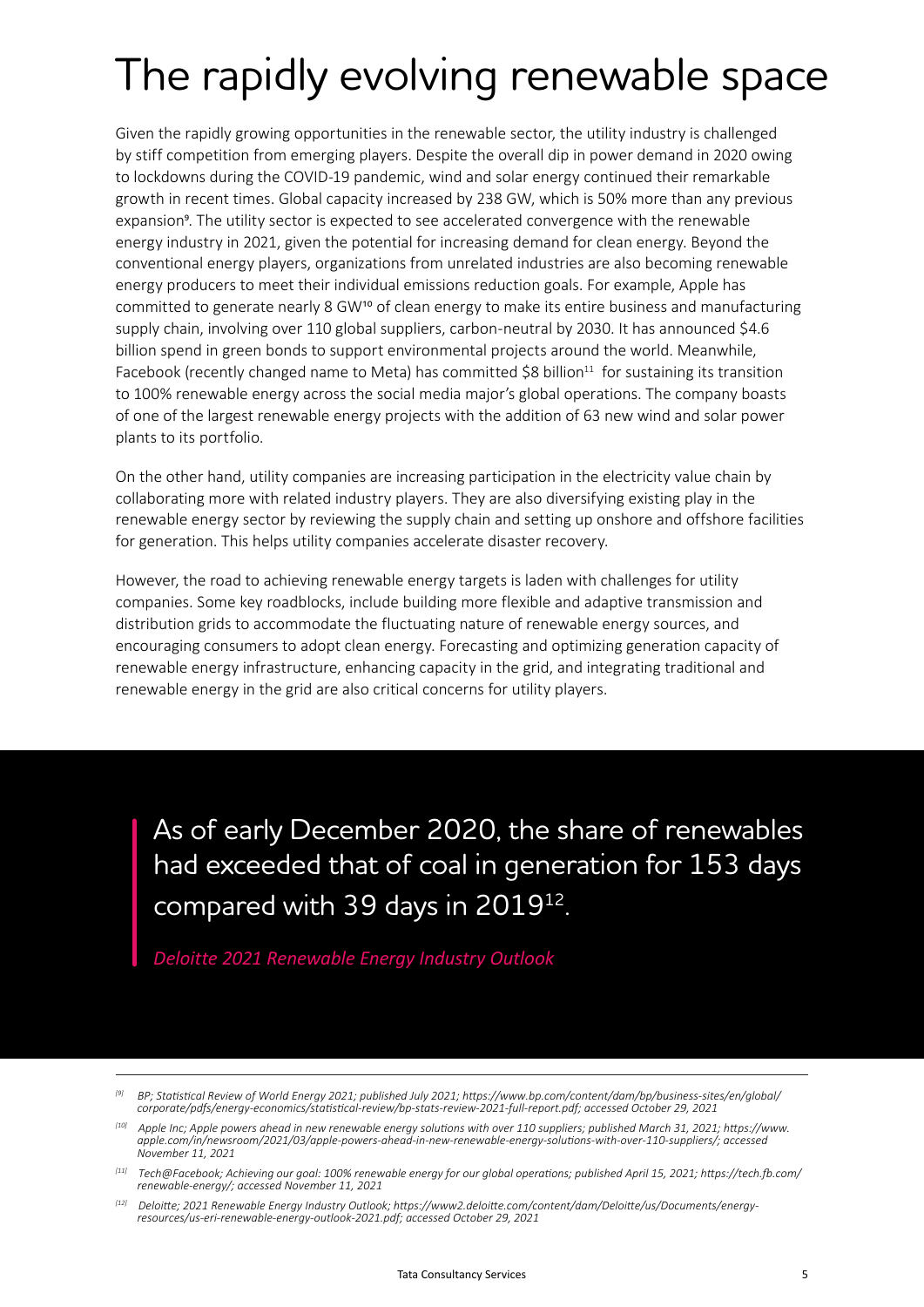#### Overcoming challenges with new technologies and prosumer-driven business models

Inclusion of prosumers in the energy value ecosystem is a significant opportunity, where utilities are deploying their technology capabilities to overcome challenges posed by evolving market dynamics. They are also creating newer business models to accommodate prosumers and grow the utility ecosystem. For example, leading Australian energy provider AGL is subsidizing solar batteries and bundles for up to AUD 1,000 (about \$700) across residential communities, to encourage consumers to join its virtual power plant<sup>13</sup>. Prosumers who already own solar batteries are also given cash and bill-credit incentives to connect to the virtual grid. This model helps the utility stabilize supply and reduce dependence on the conventional grid.

With the growing number of prosumers across the globe, utility providers are leveraging cloud-based solutions, Internet of Things (IoT) and machine learning technologies to address complex challenges concerning management of their renewable energy portfolio. IoT, AI and big data technologies enable utility providers to collect and share information about local battery storage, rooftop solar cells, domestic appliances, and smart meters. This clustered information available on demand enables data-driven approaches for building a distributed energy ecosystem (DEE) among the utility, prosumers and partners for efficient demand management and grid stability.

These technologies also help utilities understand energy behaviors of prosumers over time to design collaborative models for power generation and management, in sync with variable energy demands.

#### Going beyond net zero

Global utility providers seem to be racing towards announcing net-zero-emissions targets. For starters, the California Public Utility is working towards achieving 100% zero-carbon emissions by 204514, and the state has set zero-net energy targets for newly constructed residential buildings. New York has set an ambitious target to procure 70% of its electricity from renewable energy sources by 2030<sup>15</sup>. While the initiatives are commendable, utility providers seem to be focused only on zero emissions without much emphasis on achieving negative emissions<sup>16</sup>. They must set separate goals and explicitly manage negative emissions plans from existing and future targets for emissions reduction. This broadened outlook will enable utility companies, regulators and governments evaluate comprehensive investment requirements. Utility providers must effectively work with partners in the ecosystem to assess requirements and enhance capabilities to achieve net-zero ambitions and progress beyond the targets.

*<sup>[13]</sup> AGL.com; https://www.agl.com.au/solar-renewables/solar-energy/virtual-power-plant; accessed October 29, 2021* 

*<sup>[14]</sup> SD13.Senate.CA.gov; CAN CALIFORNIA ACHIEVE ZERO-CARBON ELECTRICITY BY 2045? THE DATA SAYS 'YES'; published September 22, 2021; https://sd13.senate.ca.gov/news/getting-to-zero/september-22-2021/can-california-achieve-zero-carbon-electricity-2045-thedata#:~:text=The%20detailed%20analysis%20by%20the,%2C%20homes%2C%20and%20commercial%20buildings; accessed October 29, 2021* 

*<sup>[15]</sup> The New York Times; How Does Your State Make Electricity; published October 28, 2020; https://www.nytimes.com/ interactive/2020/10/28/climate/how-electricity-generation-changed-in-your-state-election.html; accessed October 29, 2021* 

*<sup>[16]</sup> Frontiersin.org; Beyond "Net-Zero": A Case for Separate Targets for Emissions Reduction and Negative Emissions; published August 21, 2019; https://www.frontiersin.org/articles/10.3389/fclim.2019.00004/full; accessed October 29, 2021*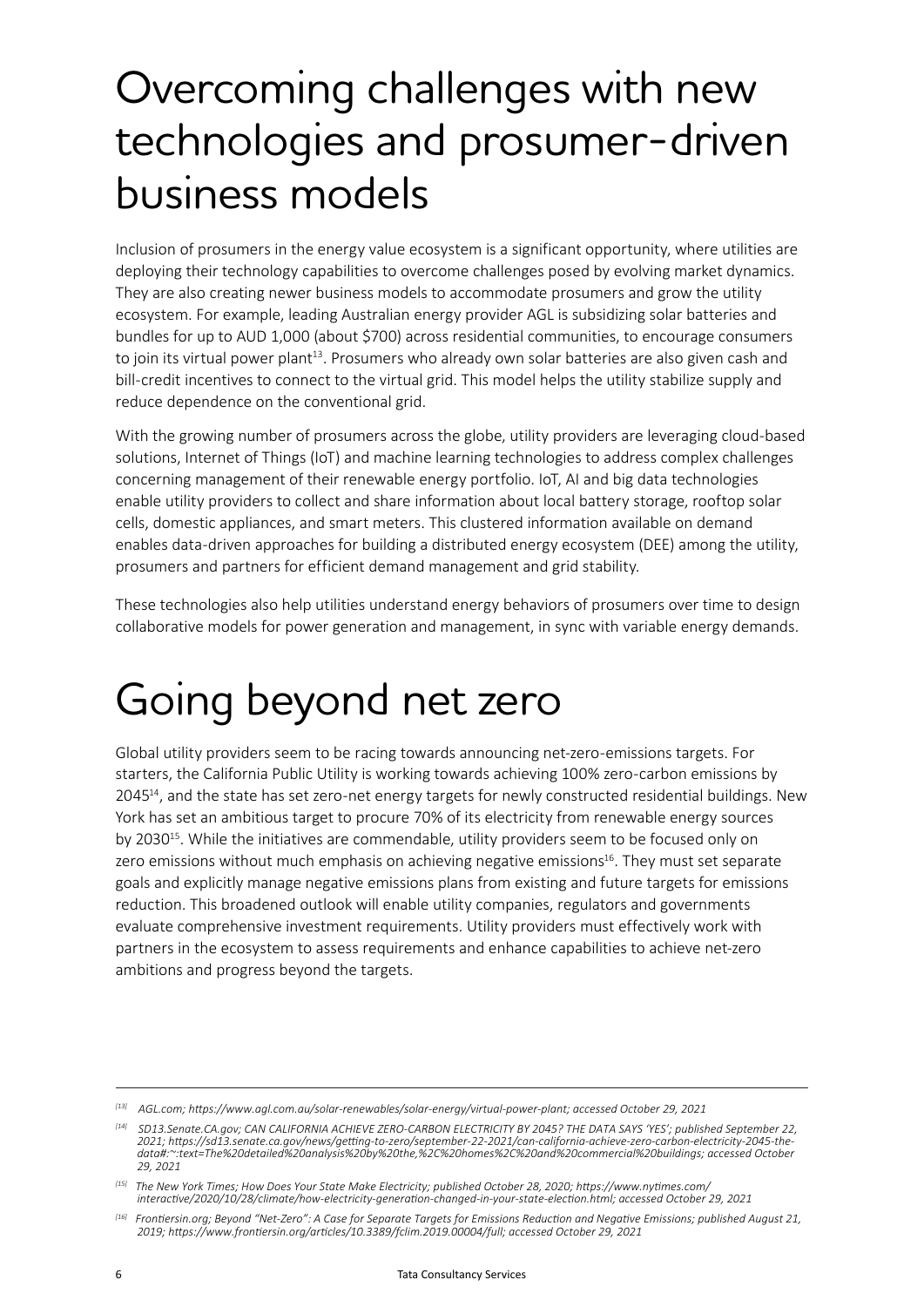### About the author

#### Anindya Pradhan

Anindya Pradhan is a Utility Value Discovery Advisor in the Utilities Innovation and Transformation Group (ITG) at TCS. He has over 20 years of global business consulting experience in the utilities industry, spanning markets in USA, Canada, UK, Europe, Australia, Japan, and India. An alumnus of the Indian Institute of Management (IIM), Anindya started his professional career as a part of the operations team of a thermal power plant. In 2004, he joined TCS' utilities practice. In his current role, he helps global utilities discover, define and generate value at the intersection of energy and digital technologies.